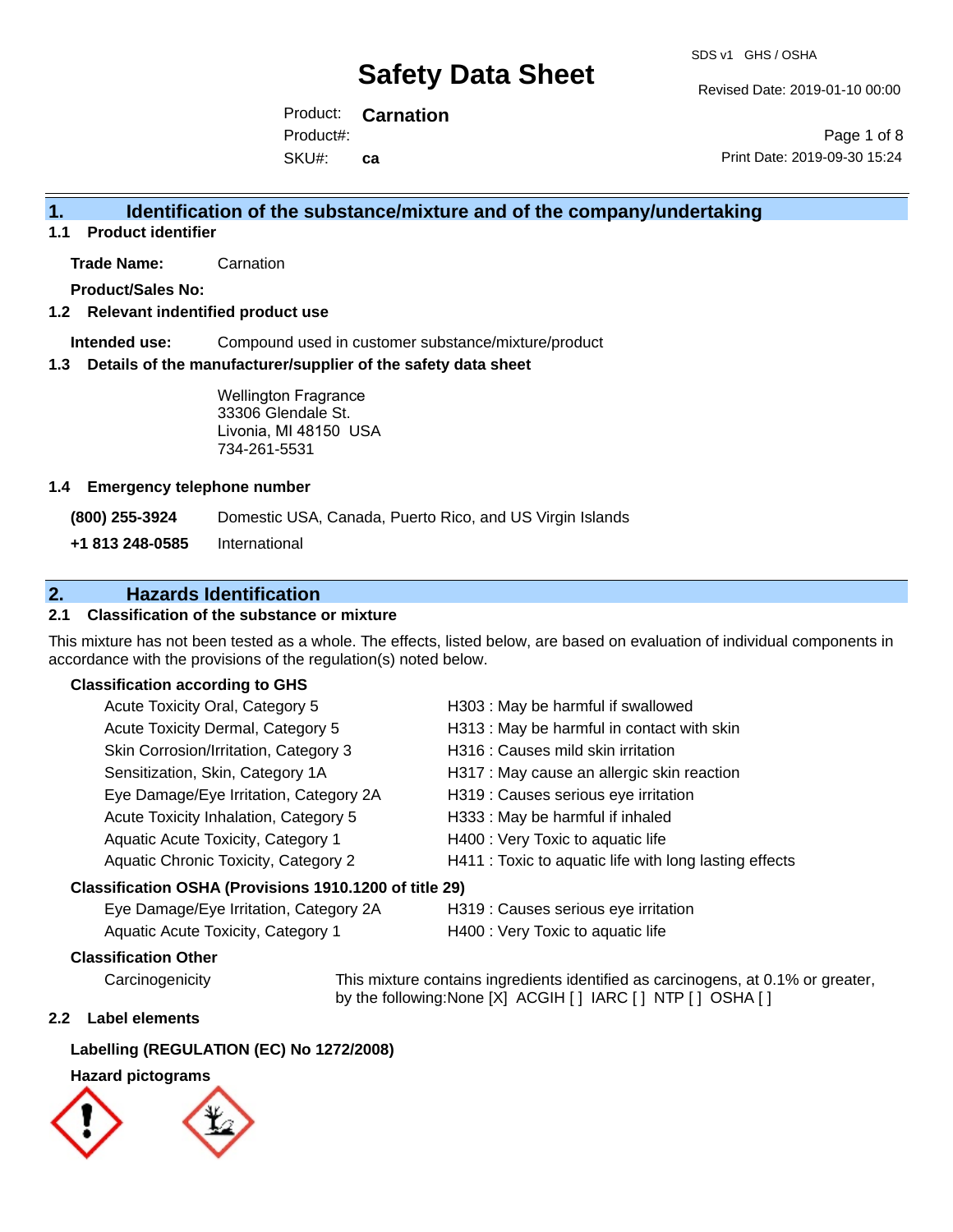Revised Date: 2019-01-10 00:00

Product: **Carnation** SKU#: Product#: **ca**

Page 2 of 8 Print Date: 2019-09-30 15:24

| <b>Signal Word: Warning</b>     |                                                                                                                                  |
|---------------------------------|----------------------------------------------------------------------------------------------------------------------------------|
| <b>Hazard statments</b>         |                                                                                                                                  |
| H303                            | May be harmful if swallowed                                                                                                      |
| H313                            | May be harmful in contact with skin                                                                                              |
| H316                            | Causes mild skin irritation                                                                                                      |
| H317                            | May cause an allergic skin reaction                                                                                              |
| H319                            | Causes serious eye irritation                                                                                                    |
| H333                            | May be harmful if inhaled                                                                                                        |
| H400                            | Very Toxic to aquatic life                                                                                                       |
| H411                            | Toxic to aquatic life with long lasting effects                                                                                  |
| <b>Precautionary Statements</b> |                                                                                                                                  |
| <b>Prevention:</b>              |                                                                                                                                  |
| P <sub>264</sub>                | Wash hands thoroughly after handling                                                                                             |
| P272                            | Contaminated work clothing should not be allowed out of the workplace                                                            |
| P273                            | Avoid release to the environment                                                                                                 |
| <b>Response:</b>                |                                                                                                                                  |
| $P302 + P352$                   | IF ON SKIN: Wash with soap and water                                                                                             |
| $P304 + P312$                   | IF INHALED: Call a POISON CENTER or doctor/physician if you feel unwell                                                          |
| $P305 + P351 + P338$            | IF IN EYES: Rinse cautiously with water for several minutes Remove contact lenses if<br>present and easy to do. continue rinsing |
| P312                            | Call a POISON CENTER or doctor/physician if you feel unwell                                                                      |
| P333 + P313                     | If skin irritation or a rash occurs: Get medical advice/attention                                                                |
| P337 + P313                     | If eye irritation persists: Get medical advice/attention                                                                         |
| P363                            | Wash contaminated clothing before reuse                                                                                          |
| P391                            | <b>Collect Spillage</b>                                                                                                          |

## **2.3 Other Hazards**

## **no data available**

## **3. Composition/Information on Ingredients**

## **3.1 Mixtures**

This product is a complex mixture of ingredients, which contains among others the following substance(s), presenting a health or environmental hazard within the meaning of the UN Globally Harmonized System of Classification and Labeling of Chemicals (GHS):

| CAS#<br>Ingredient     | EC#       | Conc.<br>Range | <b>GHS Classification</b>    |
|------------------------|-----------|----------------|------------------------------|
| 120-51-4               | 204-402-9 | $30 - 40 \%$   | H302; H313; H400; H411       |
| <b>Benzyl Benzoate</b> |           |                |                              |
| 84-66-2                | 201-550-6 | $10 - 20%$     | H316; H402                   |
| Diethyl phthalate      |           |                |                              |
| $97 - 53 - 0$          | 202-589-1 | $10 - 20%$     | H303; H316; H317; H319; H401 |
| Eugenol                |           |                |                              |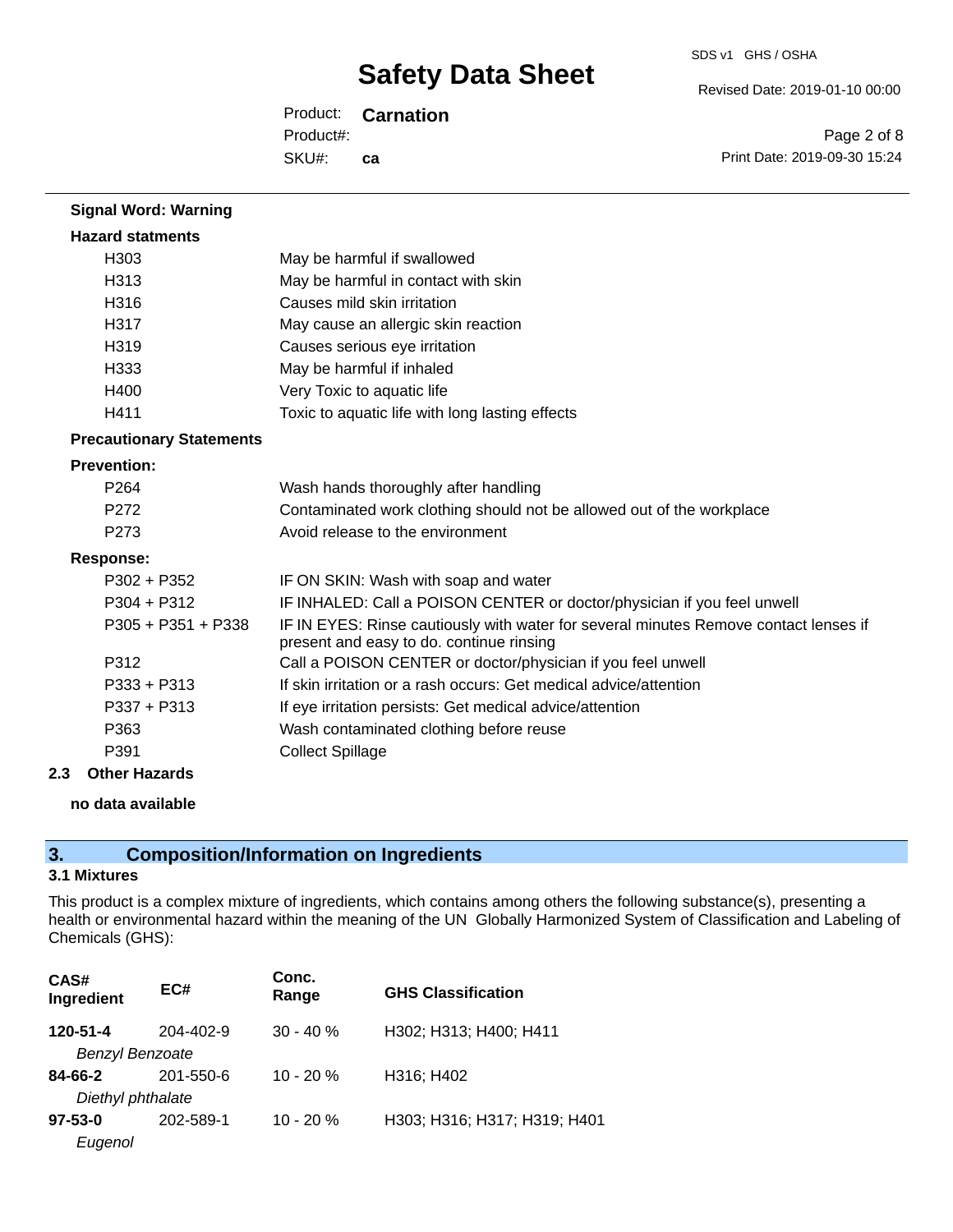SDS v1 GHS / OSHA

Revised Date: 2019-01-10 00:00

Print Date: 2019-09-30 15:24

Page 3 of 8

Product: **Carnation** Product#:

SKU#: **ca**

| CAS#<br>Ingredient       | EC#                    | Conc.<br>Range                                 | <b>GHS Classification</b>           |
|--------------------------|------------------------|------------------------------------------------|-------------------------------------|
| 8050-15-5                | 232-476-2              | $10 - 20%$                                     | H402; H412                          |
|                          |                        | Methyl ester of rosin (partially hydrogenated) |                                     |
| 104-54-1                 | 203-212-3              | $5 - 10 \%$                                    | H303; H317                          |
| Cinnamyl Alcohol         |                        |                                                |                                     |
| $97 - 54 - 1$            | 202-590-7              | $5 - 10 \%$                                    | H302; H312; H315; H317; H319; H332; |
| Iso Eugenol              |                        |                                                | H335; H401                          |
| 2050-08-0                | 218-080-2              | $2 - 5%$                                       | H302; H400; H410                    |
| Amyl salicylate          |                        |                                                |                                     |
| $93 - 29 - 8$            | 202-236-1              | $2 - 5%$                                       | H303; H401                          |
|                          | Isoeugenol acetate     |                                                |                                     |
| 118-58-1                 | 204-262-9              | $2 - 5%$                                       | H303; H317; H320; H401; H412        |
| <b>Benzyl Salicylate</b> |                        |                                                |                                     |
| $60 - 12 - 8$            | 200-456-2              | $2 - 5%$                                       | H302; H313; H316; H319              |
| phenethyl alcohol        |                        |                                                |                                     |
| $102 - 13 - 6$           | 203-007-9              | $1 - 2%$                                       | H401                                |
|                          | Isobutyl phenylacetate |                                                |                                     |
| $91 - 64 - 5$            | 202-086-7              | $1 - 2%$                                       | H302; H317; H402                    |
| Coumarin                 |                        |                                                |                                     |
| $103 - 54 - 8$           | 203-121-9              | $1 - 2%$                                       | H303; H402                          |
| Cinnamyl acetate         |                        |                                                |                                     |

See Section 16 for full text of GHS classification codes

See Section 16 for full text of GHS classification codes which where not shown in section 2

Total Hydrocarbon Content (%  $w/w$ ) = 0.04

## **4. First Aid Measures**

# **4.1 Description of first aid measures**

| Inhalation:           | Remove from exposure site to fresh air and keep at rest.<br>Obtain medical advice.                            |
|-----------------------|---------------------------------------------------------------------------------------------------------------|
| Eye Exposure:         | Flush immediately with water for at least 15 minutes.<br>Contact physician if symptoms persist.               |
| <b>Skin Exposure:</b> | Remove contaminated clothes. Wash thoroughly with water (and soap).<br>Contact physician if symptoms persist. |
| Ingestion:            | Rinse mouth with water and obtain medical advice.                                                             |
| 4.2                   | Most important symptoms and effects, both acute and delayed                                                   |
| Symptoms:             | no data available                                                                                             |

**Risks:** Risks: Refer to Section 2.2 "Hazard Statements" **4.3 Indication of any immediate medical attention and special treatment needed**

Treatment: Treatment: Treatment: Refer to Section 2.2 "Response"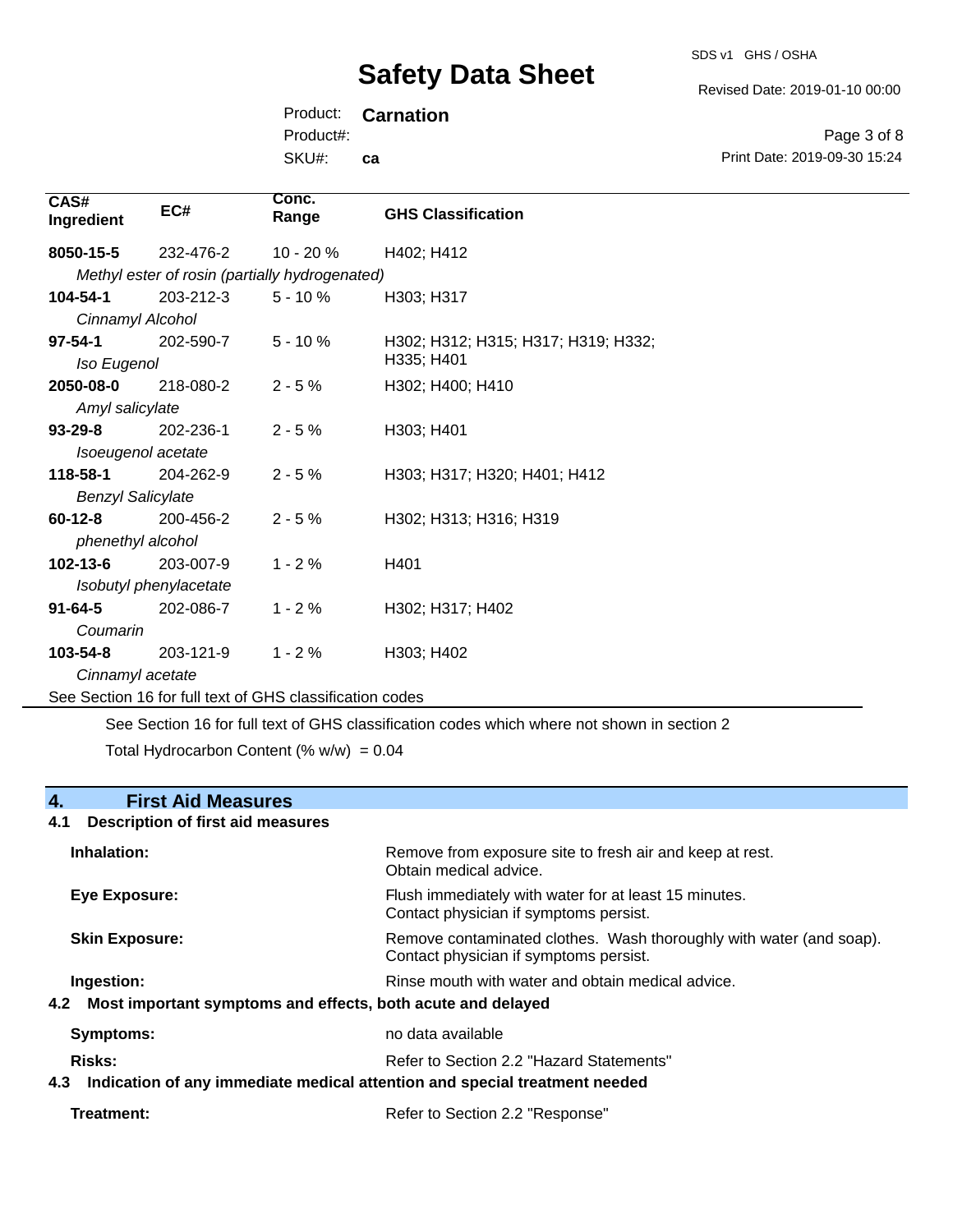SDS v1 GHS / OSHA

Revised Date: 2019-01-10 00:00

Product: **Carnation** SKU#: Product#: **ca**

Page 4 of 8 Print Date: 2019-09-30 15:24

| 5 <sub>1</sub><br><b>Fire-Fighting measures</b>                |                                                   |
|----------------------------------------------------------------|---------------------------------------------------|
| <b>Extinguishing media</b><br>5.1                              |                                                   |
| Suitable:                                                      | Carbon dioxide (CO2), Dry chemical, Foam          |
| Unsuitable                                                     | Do not use a direct water jet on burning material |
| Special hazards arising from the substance or mixture<br>5.2   |                                                   |
| During fire fighting:<br><b>Advice for firefighters</b><br>5.3 | Water may be ineffective                          |
| <b>Further information:</b>                                    | Standard procedure for chemical fires             |

### **6. Accidental Release Measures**

#### **6.1 Personal precautions, protective equipment and emergency procedures**

Avoid inhalation and contact with skin and eyes. A self-contained breathing apparatus is recommended in case of a major spill.

#### **6.2 Environmental precautions**

Keep away from drains, soil, and surface and groundwater.

#### **6.3 Methods and materials for containment and cleaning up**

Clean up spillage promptly. Remove ignition sources. Provide adequate ventilation. Avoid excessive inhalation of vapors. Gross spillages should be contained by use of sand or inert powder and disposed of according to the local regulations.

#### **6.4 Reference to other sections**

Not Applicable

## **7. Handling and Storage**

#### **7.1 Precautions for safe handling**

Apply according to good manufacturing and industrial hygiene practices with proper ventilation. Do not drink, eat or smoke while handling. Respect good personal hygiene.

#### **7.2 Conditions for safe storage, including any incompatibilities**

Store in a cool, dry and ventilated area away from heat sources and protected from light in tightly closed original container. Avoid uncoated metal container. Keep air contact to a minimum.

#### **7.3 Specific end uses**

No information available

### **8. Exposure Controls/Personal Protection**

#### **8.1 Control parameters**

**Exposure Limits: Component** ACGIH TWA ppm STEL ppm TWA ppm STEL ppm ACGIH **OSHA** OSHA **84-66-2** *Diethyl phthalate* 5 **Engineering Controls:** Use local exhaust as needed.

## **8.2 Exposure controls - Personal protective equipment**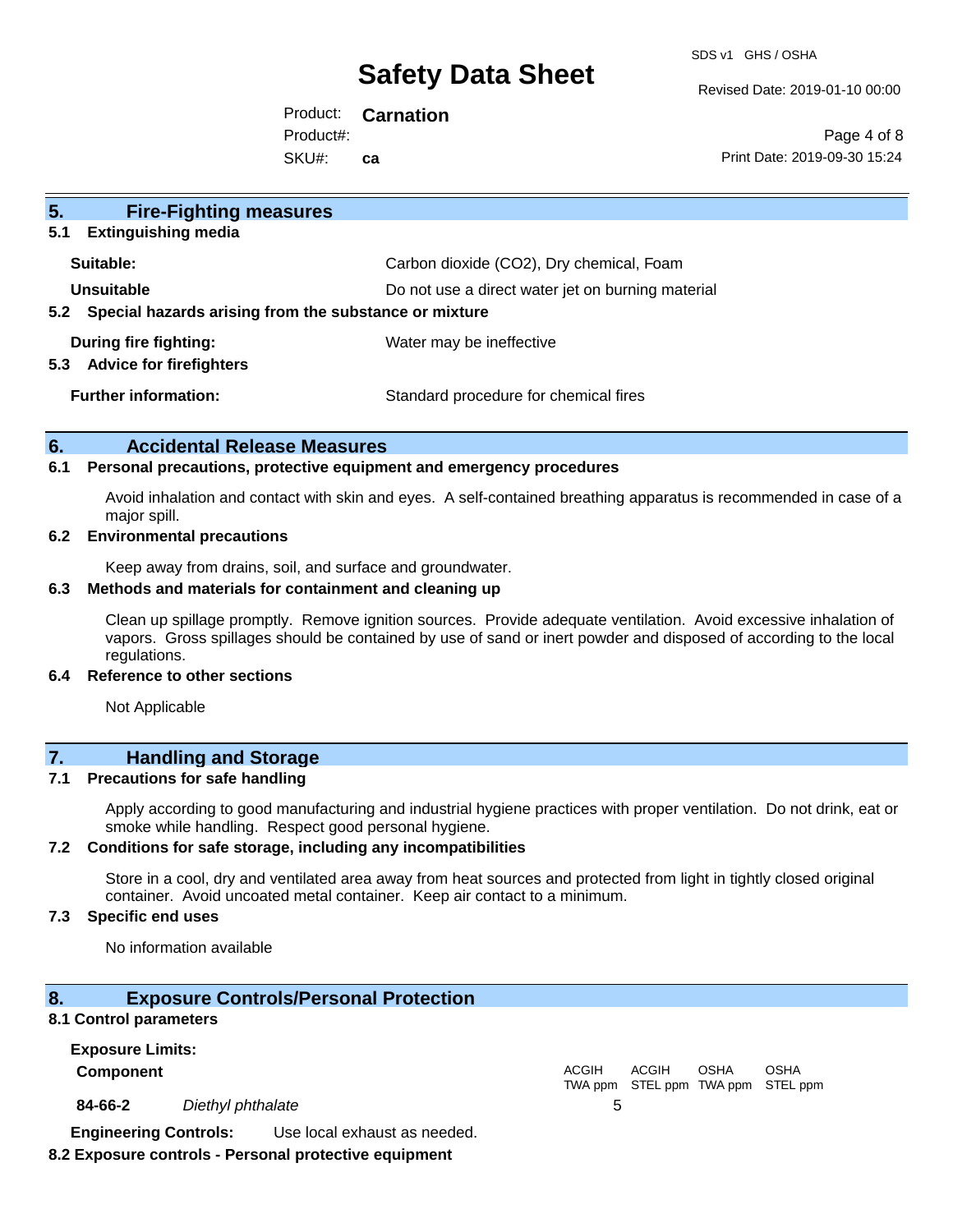SDS v1 GHS / OSHA

|                                | Product:  | <b>Carnation</b>                                               |                                                                                                |
|--------------------------------|-----------|----------------------------------------------------------------|------------------------------------------------------------------------------------------------|
|                                | Product#: |                                                                | Page 5 of 8                                                                                    |
|                                | SKU#:     | ca                                                             | Print Date: 2019-09-30 15:24                                                                   |
|                                |           |                                                                |                                                                                                |
| Eye protection:                |           | as may be appropriate for the exposure                         | Tightly sealed goggles, face shield, or safety glasses with brow guards and side shields, etc. |
| <b>Respiratory protection:</b> |           |                                                                | Avoid excessive inhalation of concentrated vapors. Apply local ventilation where appropriate.  |
| <b>Skin protection:</b>        |           | Avoid Skin contact. Use chemically resistant gloves as needed. |                                                                                                |

## **9. Physical and Chemical Properties**

#### **9.1 Information on basic physical and chemical properties**

| Appearance:                  | Liquid                            |
|------------------------------|-----------------------------------|
| Odor:                        | Conforms to Standard              |
| Color:                       | Yellow Tint to Pale Yellow (G1-2) |
| Viscosity:                   | Liquid                            |
| <b>Freezing Point:</b>       | Not determined                    |
| <b>Boiling Point:</b>        | Not determined                    |
| <b>Melting Point:</b>        | Not determined                    |
| <b>Flashpoint (CCCFP):</b>   | >200 F (93.33 C)                  |
| <b>Auto flammability:</b>    | Not determined                    |
| <b>Explosive Properties:</b> | None Expected                     |
| <b>Oxidizing properties:</b> | None Expected                     |
| Vapor Pressure (mmHg@20 C):  | 0.0036                            |
| %VOC:                        | 0.00                              |
| Specific Gravity @ 25 C:     | 1.0830                            |
| Density @ 25 C:              | 1.0800                            |
| Refractive Index @ 20 C:     | 1.5410                            |
| Soluble in:                  | Oil                               |

## **10. Stability and Reactivity**

| 10.1 Reactivity                         | None                                               |
|-----------------------------------------|----------------------------------------------------|
| <b>10.2 Chemical stability</b>          | Stable                                             |
| 10.3 Possibility of hazardous reactions | None known                                         |
| 10.4 Conditions to avoid                | None known                                         |
| 10.5 Incompatible materials             | Strong oxidizing agents, strong acids, and alkalis |
| 10.6 Hazardous decomposition products   | None known                                         |

## **11. Toxicological Information**

## **11.1 Toxicological Effects**

Acute Toxicity Estimates (ATEs) based on the individual Ingredient Toxicity Data utilizing the "Additivity Formula"

**Acute toxicity - Oral - (Rat) mg/kg** (LD50: 2160.9276) May be harmful if swallowed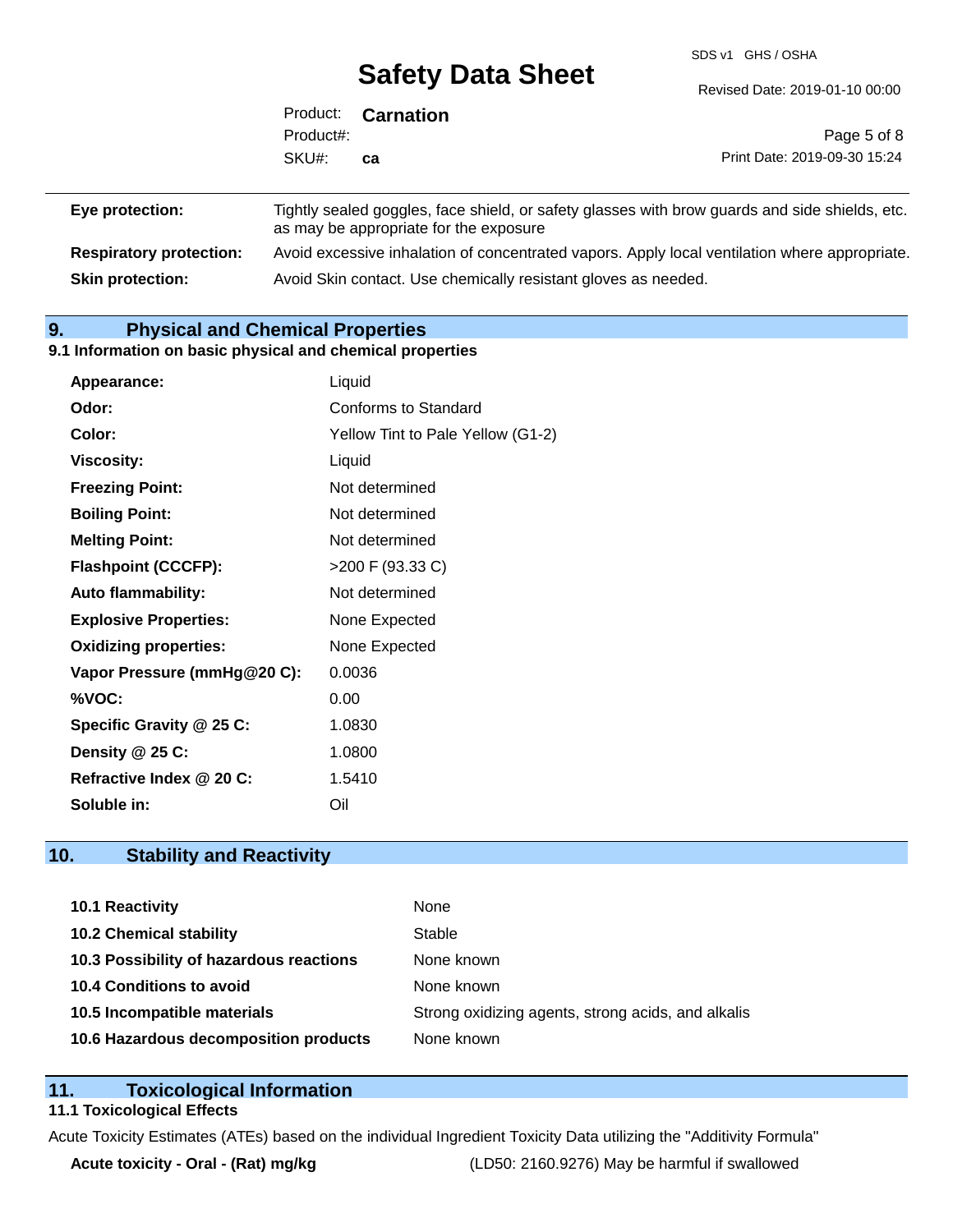SDS v1 GHS / OSHA

Revised Date: 2019-01-10 00:00

Product: **Carnation** SKU#: Product#: **ca**

Page 6 of 8 Print Date: 2019-09-30 15:24

| Acute toxicity - Dermal - (Rabbit) mg/kg           | (LD50: 3639.3694) May be harmful in contact with skin    |
|----------------------------------------------------|----------------------------------------------------------|
| Acute toxicity - Inhalation - (Rat) mg/L/4hr       | (LD50: 46.7771) May be harmful if inhaled                |
| <b>Skin corrosion / irritation</b>                 | May be harmful if inhaled                                |
| Serious eye damage / irritation                    | Causes serious eye irritation                            |
| <b>Respiratory sensitization</b>                   | Not classified - the classification criteria are not met |
| <b>Skin sensitization</b>                          | May cause an allergic skin reaction                      |
| <b>Germ cell mutagenicity</b>                      | Not classified - the classification criteria are not met |
| Carcinogenicity                                    | Not classified - the classification criteria are not met |
| <b>Reproductive toxicity</b>                       | Not classified - the classification criteria are not met |
| Specific target organ toxicity - single exposure   | Not classified - the classification criteria are not met |
| Specific target organ toxicity - repeated exposure | Not classified - the classification criteria are not met |
| <b>Aspiration hazard</b>                           | Not classified - the classification criteria are not met |
|                                                    |                                                          |
| <b>Ecological Information</b><br>12.               |                                                          |
| 12.1 Toxicity                                      |                                                          |
| <b>Acute acquatic toxicity</b>                     | Very Toxic to aquatic life                               |
| <b>Chronic acquatic toxicity</b>                   | Toxic to aquatic life with long lasting effects          |
| <b>Toxicity Data on soil</b>                       | no data available                                        |
| <b>Toxicity on other organisms</b>                 | no data available                                        |
|                                                    |                                                          |
| 12.2 Persistence and degradability                 | no data available                                        |
| 12.3 Bioaccumulative potential                     | no data available                                        |
| 12.4 Mobility in soil                              |                                                          |
|                                                    | no data available                                        |
| 12.5 Other adverse effects                         | no data available                                        |
| $\sim$<br>100.00                                   |                                                          |

## **13. Disposal Conditions**

## **13.1 Waste treatment methods**

Do not allow product to reach sewage systems. Dispose of in accordance with all local and national regulations. Send to a licensed waste management company.The product should not be allowed to enter drains, water courses or the soil. Do not contaminate ponds, waterways or ditches with chemical or used container.

## **14. Transport Information**

| <b>Marine Pollutant</b>                     | Yes. Ingredient of greatest environmental impact:<br>120-51-4 : (30 - 40 %) : Benzyl Benzoate |              |                                     |                 |        |
|---------------------------------------------|-----------------------------------------------------------------------------------------------|--------------|-------------------------------------|-----------------|--------|
| <b>Regulator</b>                            |                                                                                               | <b>Class</b> | <b>Pack Group</b>                   | <b>Sub Risk</b> | UN-nr. |
| U.S. DOT (Non-Bulk)<br><b>Chemicals NOI</b> |                                                                                               |              | Not Regulated - Not Dangerous Goods |                 |        |

**ADR/RID (International Road/Rail)**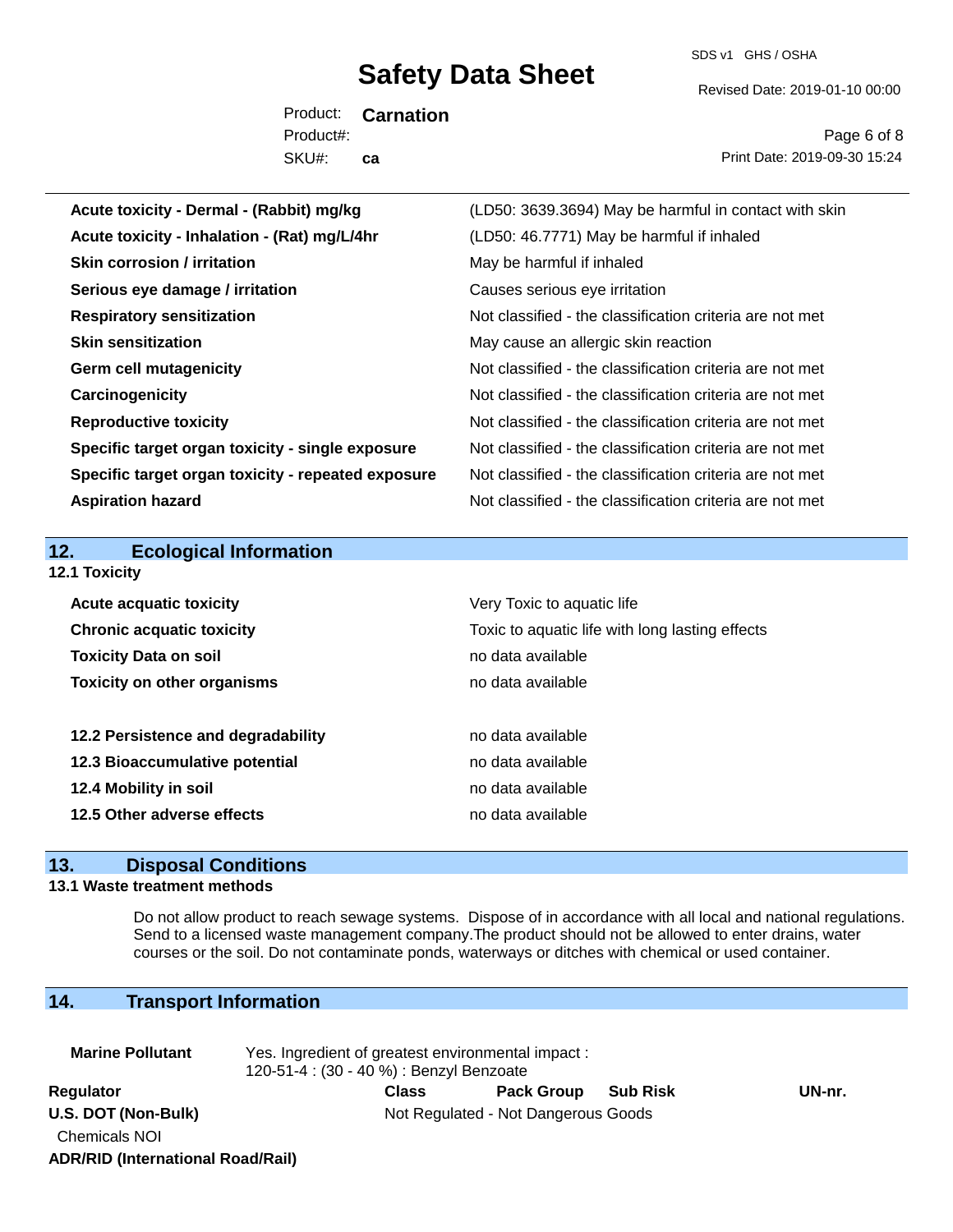SDS v1 GHS / OSHA

Revised Date: 2019-01-10 00:00

|                                                               | Product:            | <b>Carnation</b> |                                                 |                                                              |
|---------------------------------------------------------------|---------------------|------------------|-------------------------------------------------|--------------------------------------------------------------|
|                                                               | Product#:           |                  |                                                 | Page 7 of 8                                                  |
|                                                               | SKU#:               | ca               |                                                 | Print Date: 2019-09-30 15:24                                 |
| <b>Environmentally Hazardous</b><br>Substance, Liquid, n.o.s. |                     | 9                | $\mathbf{III}$                                  | <b>UN3082</b>                                                |
| <b>IATA (Air Cargo)</b>                                       |                     |                  |                                                 |                                                              |
| <b>Environmentally Hazardous</b><br>Substance, Liquid, n.o.s. |                     | 9                | $\mathbf{III}$                                  | <b>UN3082</b>                                                |
| IMDG (Sea)                                                    |                     |                  |                                                 |                                                              |
| <b>Environmentally Hazardous</b><br>Substance, Liquid, n.o.s. |                     | 9                | III                                             | <b>UN3082</b>                                                |
| 15.<br><b>Regulatory Information</b>                          |                     |                  |                                                 |                                                              |
| <b>U.S. Federal Regulations</b>                               |                     |                  |                                                 |                                                              |
| <b>TSCA (Toxic Substance Control Act)</b>                     |                     |                  |                                                 | All components of the substance/mixture are listed or exempt |
| 40 CFR(EPCRA, SARA, CERCLA and CAA)                           |                     |                  | This product contains the following components: |                                                              |
| 84-66-2                                                       | 201-550-6 10 - 20 % |                  | Diethyl phthalate                               |                                                              |
| <b>U.S. State Regulations</b>                                 |                     |                  |                                                 |                                                              |
| <b>California Proposition 65 Warning</b>                      |                     |                  | This product contains the following components: |                                                              |
| 123-35-3(NF 204-622-5 $\leq$ 10 ppm                           |                     |                  | beta-Myrcene (Natural Source)                   |                                                              |
| <b>Canadian Regulations</b>                                   |                     |                  |                                                 |                                                              |
| <b>DSL</b>                                                    |                     |                  | components are NOT on the List:                 | 99.99% of the components are listed or exempt. The following |
| 303-662-1<br>94201-73-7                                       | $0.01 - 0.1\%$      |                  | Tetrahydro-4-methyl-2-phenyl-2H-pyran           |                                                              |

## **16. Other Information**

## **GHS H-Statements referred to under section 3 and not listed in section 2**

| H302 : Harmful if swallowed                              | H312 : Harmful in contact with skin                            |
|----------------------------------------------------------|----------------------------------------------------------------|
| H315 : Causes skin irritation                            | H317 : May cause an allergic skin reaction                     |
| H320 : Causes eye irritation                             | H332 : Harmful if inhaled                                      |
| H335 : May cause respiratory irritation                  | H401 : Toxic to aquatic life                                   |
| H402 : Harmful to aquatic life                           | H410 : Very toxic to aquatic life with long lasting<br>effects |
| H412 : Harmful to aquatic life with long lasting effects |                                                                |
| <b>Total Fractional Values</b>                           |                                                                |
| (TFV) Risk                                               | Risk<br>(TFV)                                                  |
| (106.89) Acute Toxicity Inhalation, Category 5           | (50.00) Sensitization, Skin, Category 1A                       |
| (25.73) Aquatic Chronic Toxicity, Category 3             | (13.00) Sensitization, Skin, Category 1B                       |
| (4.08) Skin Corrosion/Irritation, Category 3             | (2.52) Aquatic Chronic Toxicity, Category 2                    |
| (2.46) Eye Damage/Eye Irritation, Category 2A            | (2.31) Acute Toxicity Oral, Category 5                         |
| (1.91) Aquatic Chronic Toxicity, Category 4              | (1.43) Aquatic Acute Toxicity, Category 1                      |
| (1.37) Acute Toxicity Dermal, Category 5                 |                                                                |